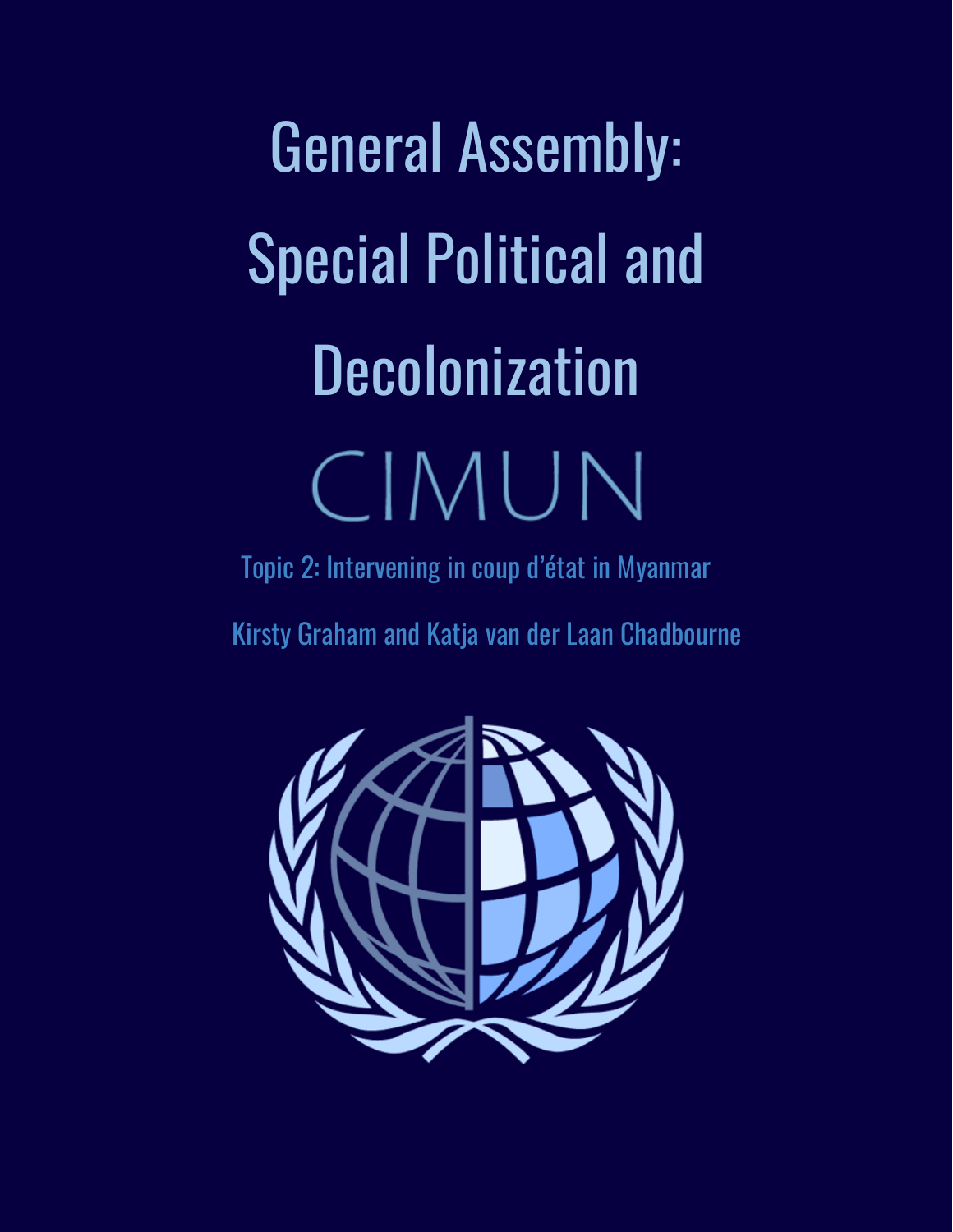#### Introduction

In 1962, Myanmar came under military power. 2011 saw a short period of a regime in Myanmar resembling a democracy which involved the implementation of many reforms including parliamentary elections. The military shared power with the civilian government since the elections in 2015 but was never under the control of elected officials. On February 1st, 2021, military leaders took over Myanmar in a coup d'état, an action that led to widespread internal protest and international outrage. The subsequent crackdown on dissidents and former democratically elected civilian leaders has resulted in deadly violence. This research report will explain the situation and difficulties in Myanmar, point delegates to relevant UN resolutions, and suggest possible solutions. Along with individual research, delegates should use this information to propose new and different solutions to an increasingly complex issue.

#### Key Terms

**Coup d'état:** the sudden action of overthrowing or altering the current governing body through force and often violence. A military coup is when military personnel seize power.

**Tatmadaw:** the name of the Myanmar military. It has never been under the control of the civilian government.

## Background Information

On November 8, 2020, Myanmar held parliamentary elections in which the most prominent civilian party, the National League for Democracy, won 83% of the seats up for election. This was seen to be a testament of the popularity of Ms. Aung San Suu Kyi who is the leader of the biggest party and has been the state councilor (effectively president of the country, although the Constitution guarantees that position to a military figure) since she was voted into office in 2016, the first fully democratic election in Myanmar for decades.

Ms. Aung San Suu Kyi is a somewhat controversial figure after she defended the country's deadly campaign against a minority Muslim ethnic group, the Rohingya. (The military has also led campaigns against other ethnic minority groups such as the Shan and the Kokang.) In 2019, she represented Myanmar in the International Court of Justice against the charge of ethnic cleansing. Others considered it a practical move in order to speed up the process of full democracy in cooperation with the military. This claim is questionable as recent events have called into question how much the Tatmadaw values democracy.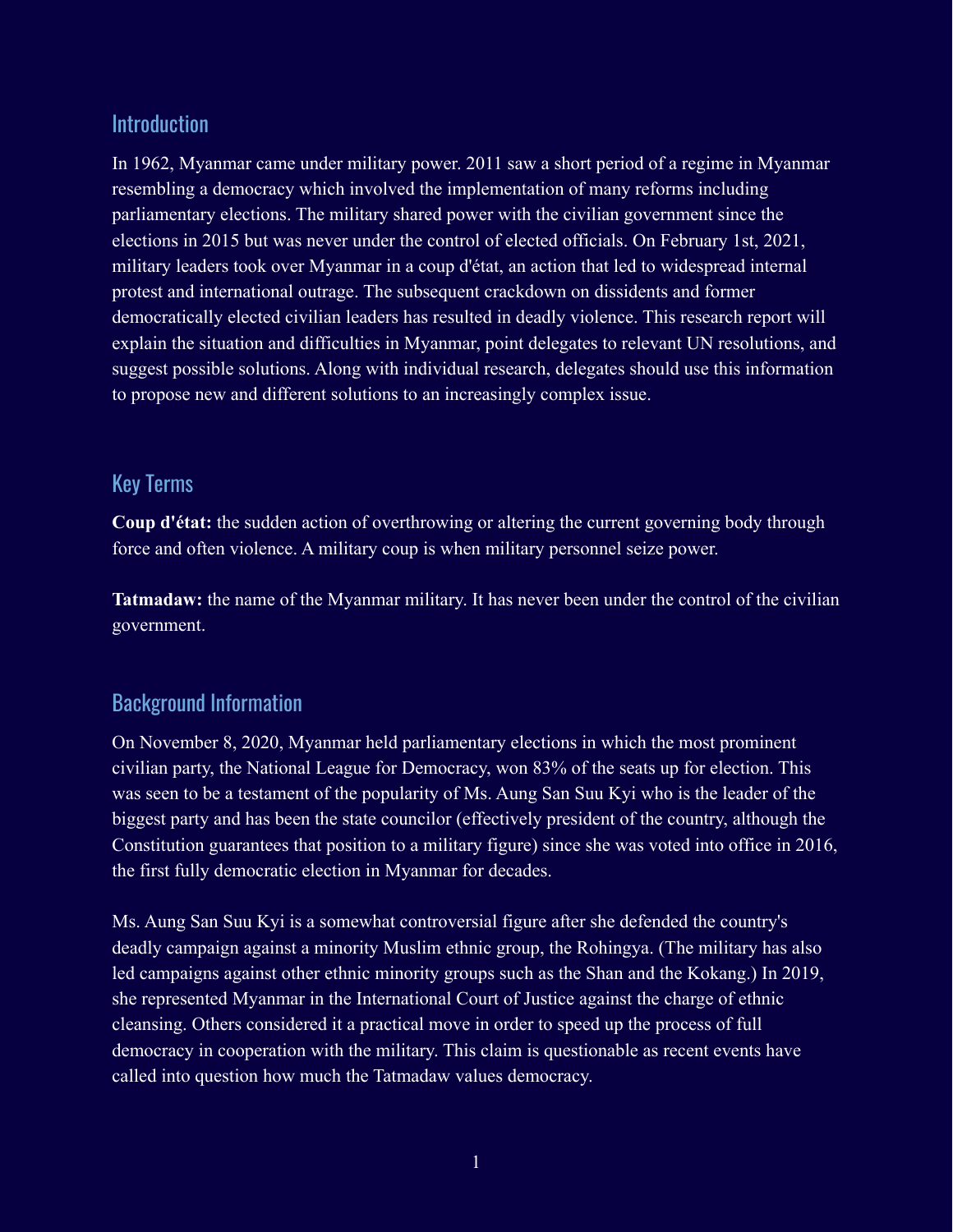The military refused to acknowledge the legitimacy of the election and unsuccessfully contested the results in Myanmar's Supreme Court, claiming the vote was fraudulent. This came after the Union Solidarity and Development Party, which had the military's support, did poorly in the polls. They then hinted at a military coup before seeming to back-track, claiming what they said was misinterpreted.

The coup d'état began with the military arresting and taking into custody the National League for Democracy leaders and a number of civilian officials. Some of these were Ms. Aung San Suu Kyi, President U Win Myint, chief ministers for several areas, and cabinet ministers. The Vice President Myint Swe, a former general, was appointed as acting president.

The 2008 Constitution, which was written by the military to guarantee them significant power over the country, allows the military to declare a state of emergency for Myanmar which they gave notice of over the military-run Myawaddy television station. The state of emergency declared in February 2021 will last a year.

The military thereafter inhibited communication and travel in Myanmar by cutting off much of the country's broadcast media and internet and telephone access. Domestic and international flights were called off, and commercial banks and the stock market were shut. Residents of Yangon, the largest city in the country, ran markets in order to supply food and other necessities.

One result of the coup has been extensive protests which, for several weeks, were, on the whole, peaceful. However, on the 20th of February, two unarmed civilians were killed by security forces in Mandalay during a demonstration. Two days later, millions of people in Myanmar took part in a general strike.

By the time the protests had been going on for two months, the military became much more brutal in its response. Notably, the military reacted similarly to democracy movements in 1988 and 2007. The death toll is in the hundreds and still climbing. A significant number of the dead were under 30 or including children. Many thousands more have been injured, arrested, taken into custody, or tortured.

This has encouraged many protesters to take up arms and become almost a guerrilla force. Daring and extreme action such as this seems to signify a kind of desperation amongst pro-democracy activists. There is a degree of disagreement between protesters as to what will be most effective, with an increasing number of people believing the military must be combated with its own techniques. In more remote areas of the country, people are training to use basic warfare strategies, firearms, hand grenades, and home-made smoke bombs. The overthrown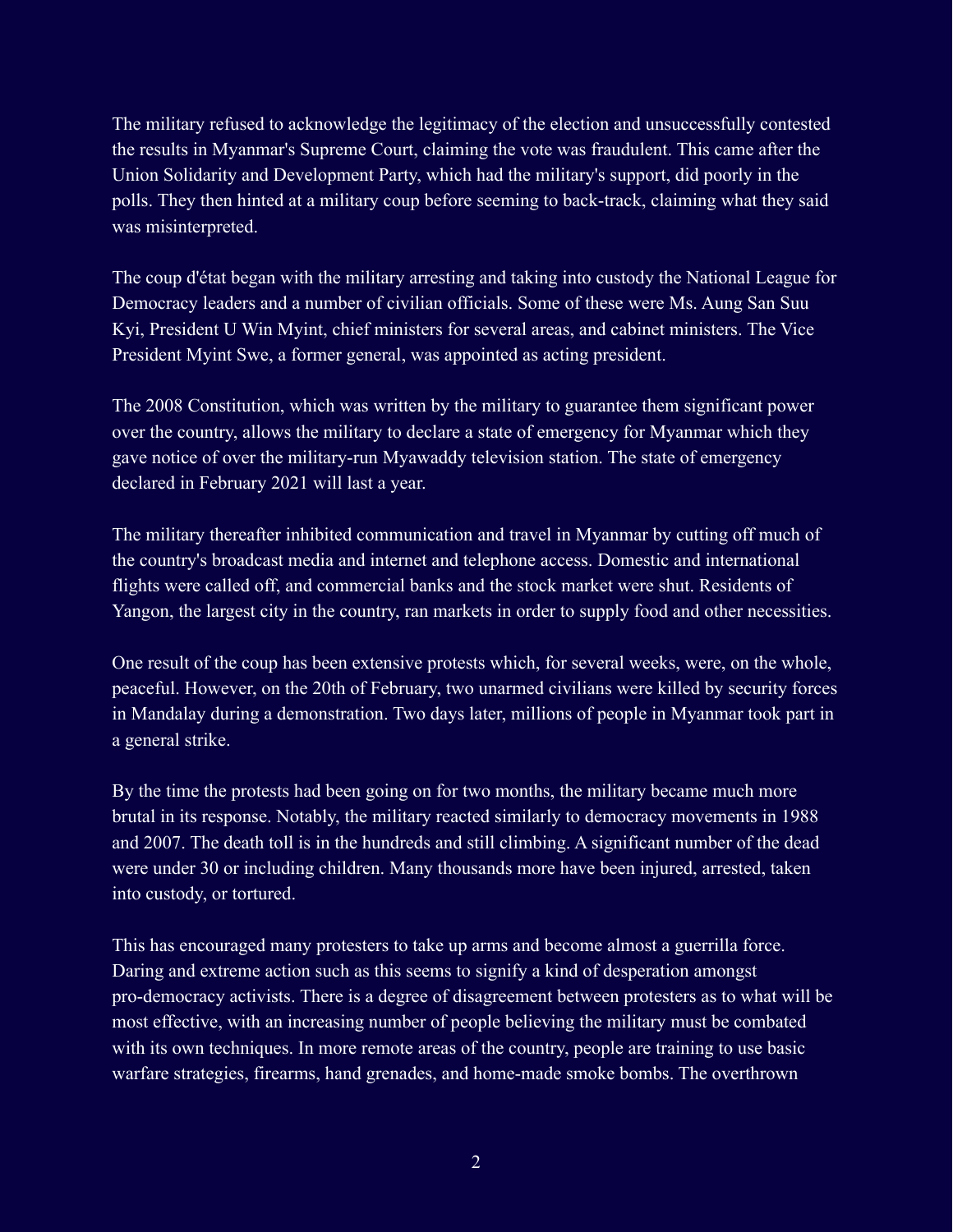parliament, still believing themselves to be the rightful government, has called for a "revolution" and the creation of a federal army.

Ms. Aung San Suu Kyi and Mr. Win Myint currently face legally questionable secret trials which started on the 16th of February. Ms. Aung San Suu Kyi has been charged with breaching import restrictions after foreign communication equipment was found in her villa compound, and Mr. Win Myint was accused of violating natural disaster restrictions. They face six and three years respectively in prison for these obscure charges. Ms. Aung San Suu Kyi has been denied legal representation, and her lawyer was not informed that the trial had started. Some believe the trial, which could last as long as a year, is just an excuse to keep Ms. Aung San Suu Kyi in detention.

Power over the country was given by the military to the army chief, Senior General Min Aung Hlaing. He would have been obligated to retire from his position in the summer of 2021 due to age which could have jeopardized his other interests. The military coup has allowed him to continue in a position of power. He has now seized control over the borders and police.

The military has promised to overhaul the election commission which rejected its claims of rampant voter fraud. They will then hold another election and restore the rightful winner to power. No details of this have been released.

#### Major Countries and Organizations Involved

**Association of Southeast Asian Nations:** ASEAN has called for the end of violence perpetrated by the Tatmadaw and the restoration of peace and stability in Myanmar. They have also offered to facilitate and mediate talks between the conflicting parties in Myanmar so that a solution that satisfies both sides to some degree can be reached. ASEAN has also volunteered to give humanitarian aid. It is important to note that this group is generally laissez-faire concerning the internal affairs of member states, and so cannot do much.

**United States:** The Biden administration has pledged to make the upholding of human rights an international priority. As such, they quickly condemned the military for its violence against protesters and announced sanctions in late March which named specific military leaders and other groups involved in the coup. They denied the Myanmar government more than \$40 million in aid and instead gave it to civilian society.

**European Union:** The EU joined the US and the UK in denouncing the Tatmadaw and imposing sanctions. Both have demanded the release of Ms. Aung San Suu Kyi.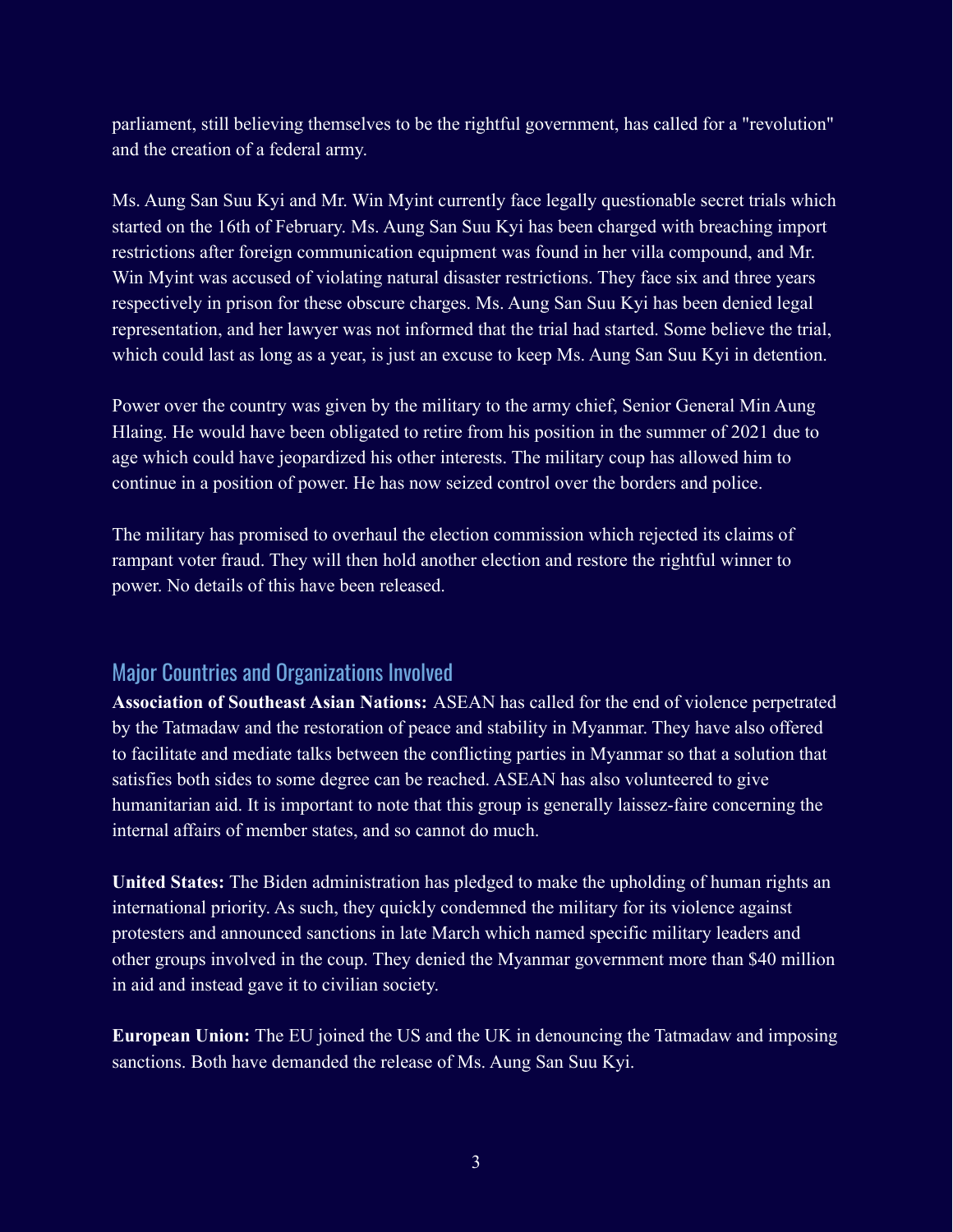**China:** China is one of Myanmar's biggest investors, so it is in the interests of both countries to maintain good relations. They have been hesitant in making any firm responses because China is on friendly terms with both Ms. Aung San Suu Kyi and the military that currently has her in custody. Instead, they have expressed a desire for social and political stability. It is important to note that they have not given the Tatmadaw generals any reassurance of their support should they need to defend themselves in the UN.

The UK, New Zealand, Australia, Canada, Japan, and India, amongst other countries, have all expressed outrage at the actions of the military and are demanding the release of all those in custody of the military.

Relevant UN Resolutions and Reports

<https://undocs.org/en/A/HRC/RES/46/21> Human Rights Council - adopted on 24 March, 2021

<https://undocs.org/en/A/RES/75/287> General Assembly - adopted on 18 June, 2021

### Possible Solutions

The UN resolution passed on the 18th of June has called for a cessation of selling arms to Myanmar by all nations. The resolution has also called for the immediate release of all the democratic leaders being illegally detained by the military and the end of violence towards protesters.

In order to intimidate Myanmar's military leaders into backing down and conceding to the demands of the democracy protesters, it is believed that the international response must be one of universal outrage and sanctions while endeavoring to protect protesters and civilians from further harm.

Sanctions must be imposed with care. In 2010, the US and the EU, amongst others, imposed sanctions which, through poor financial management by the government, adversely affected the civilian population, rather than the government. The sanctions had no influence over the implementation of democratic elections in 2011. At the least, they will serve as an indication to the Tatmadaw and any other military leaders considering a coup that such actions are not and will not be tolerated by the other nations. Targeted sanctions, such as those imposed by the US,